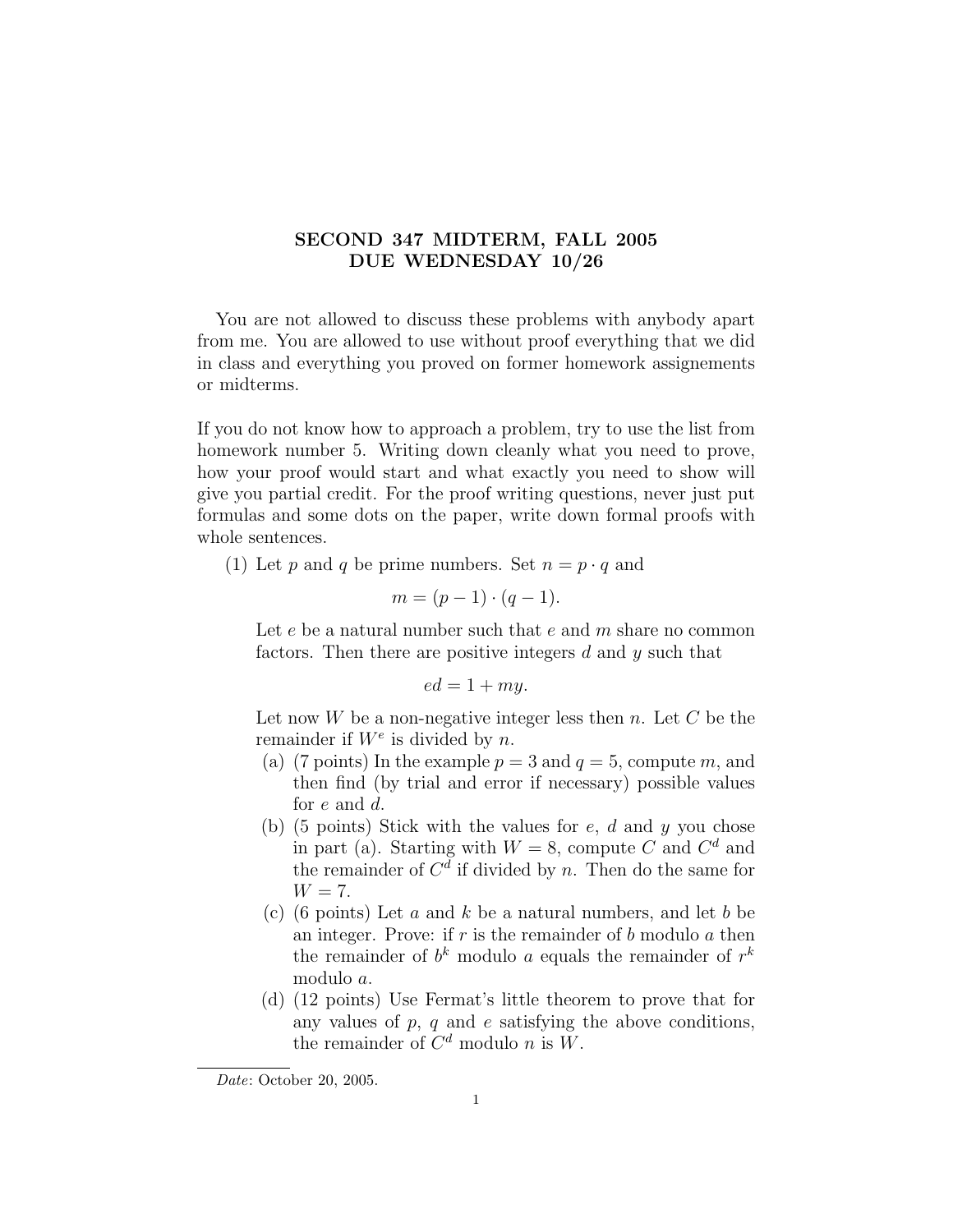For the following problem you are allowed to use the fact that the natural numbers are unbounded, i.e. that for every real number r there exists a natural number m sch that  $m > r$ .

(2) (16 points) Let  $a_n$  be the sequence

$$
a_n := \frac{2n}{n - \frac{1}{2}}.
$$

Prove the following statement: for every real number  $\varepsilon > 0$ there exists a natural number  $N$  such that for every natural number  $n \geq N$ :

$$
|a_n - 2| < \varepsilon
$$

This should be easy, once you have exactly understood what there is to do.

(3) What is the largest real number  $r$  such that for every real number x with absolute value  $|x| < r$  the equation

$$
x^2 \le 3|x|
$$

holds?

- (a)  $(3 \text{ points})$  Find r.
- (b) (7 points) Write down a formal proof that, with your  $r$  from part (a), for every real number x whose absolute value  $|x|$ is strictly less then  $r$  the equation

$$
x^2 \le 3|x|
$$

holds.

- (c) (9 points) Prove that your r is the largest real number with this property.
- (4) Bar codes: Let

 $d_1$   $d_2$   $d_3$   $d_4$   $d_5$   $d_6$   $d_7$   $d_8$   $d_9$   $d_{10}$   $d_{11}$   $d_{12}$ 

be the twelve digits of a bar code (also called UPC). Bar codes are always made in such a way that

$$
3d_1 + d_2 + 3d_3 + d_4 + 3d_5 + d_6 + 3d_7 + d_8 + 3d_9 + d_{10} + 3d_{11} + d_{12}
$$

is a multiple of 10. (Check this in the supermarket!) This helps to prevent errors when the number is communicated.

(a) (3 points) Which of the following is a correct UPC?

0 71734 00021 8 0 70734 00021 8 0 70743 00021 8 2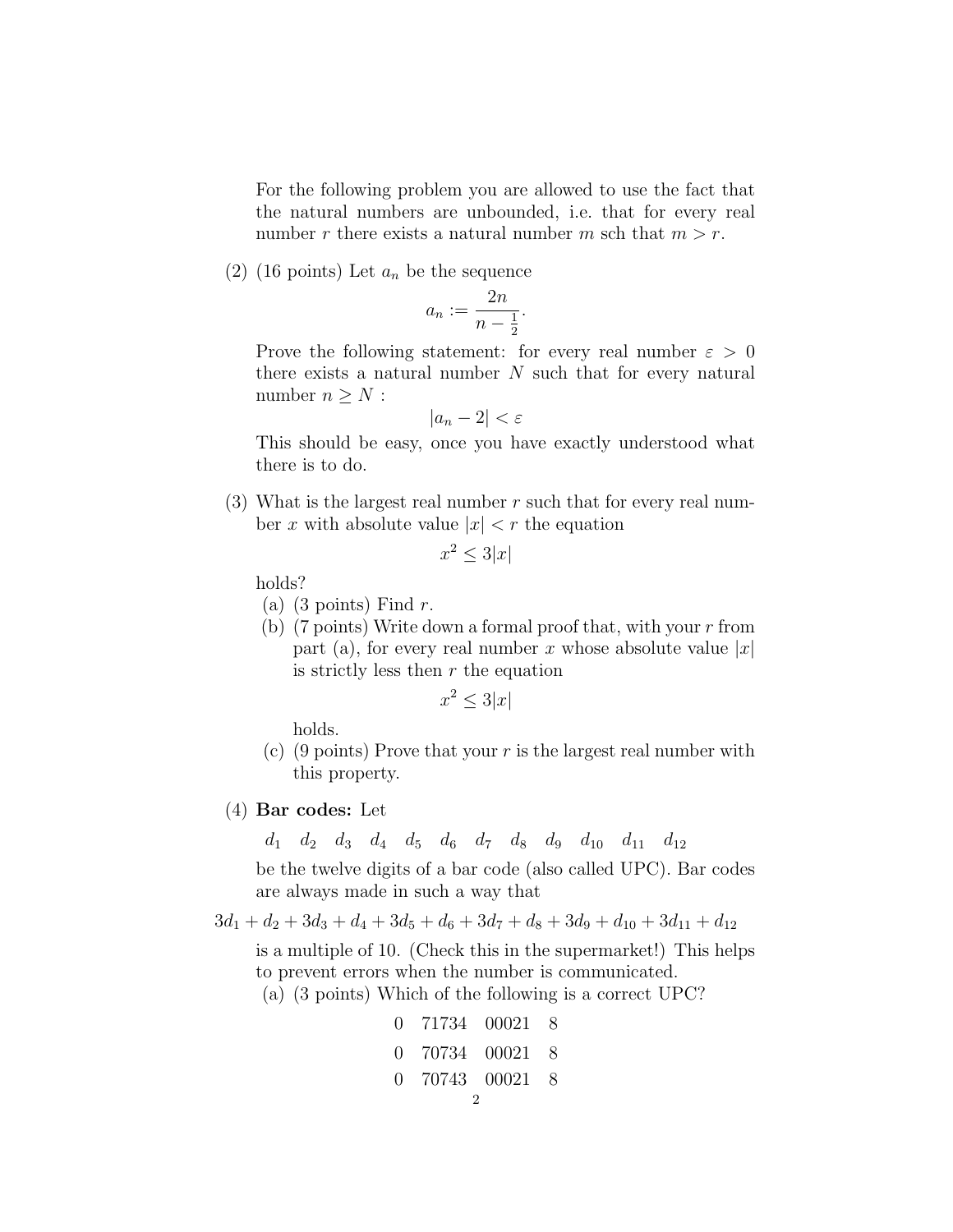(b) (4 points) Find the covered digit of the following UPC:

 $0\quad 28500\quad 11070\quad \Box$ 

(c) (5 points) Find the covered digit of the following UPC:

 $0 \quad 48001 \quad 26 \square 04 \quad 2$ 

(d) (4 points) A UPC number for a product is

```
0 51000 02526 5.
```
Explain why the errors in the following misread version of this UPC would not be detected by this way of checking it:

| 0 51000 02625 5 |  |
|-----------------|--|
| 0 50000 05526 5 |  |

(5) You might want to compare this problem to Definition 1.39 of the book (page 16).

Consider the set  $\mathbb{Q} \times \mathbb{Q}$  of ordered paires of rational numbers. For such pairs, define  $+$  and  $\times$  by

 $(a, b) + (c, d) := (a + b, c + d)$  and

 $(a, b) \times (c, d) := (ac + 2bd, ad + bc).$ 

For example

$$
\left(\frac{1}{2}, \frac{2}{3}\right) \times \left(-5, \frac{9}{2}\right) = \left(\frac{19}{6}, -\frac{13}{12}\right).
$$

(a) (6 points) Prove that  $+$  and  $\times$  are commutative, associative and distributive. You are allowed to use that addition and multiplication of rational numbers is commutative, associative and distributive.

For example + is commutative: Let  $a, b, c, d \in \mathbb{Q}$  be arbitrary. Sice addition of rational numbers is commutative, we know that  $a + c = c + a$  and  $b + d = d + b$ . Therefore

 $(a, b) + (c, d) = (a + c, b + d) = (c + a, d + b) = (c, d) + (a, b).$ 

(b) (4 points) Show that there exists a pair  $(a_0, b_0) \in \mathbb{Q} \times \mathbb{Q}$ such that for every pair  $(a, b) \in \mathbb{Q} \times \mathbb{Q}$ ,

$$
(a_0, b_0) + (a, b) = (a, b).
$$

Show that there exists a pair  $(a_1, b_1) \in \mathbb{Q} \times \mathbb{Q}$  such that for every pair  $(a, b) \in \mathbb{Q} \times \mathbb{Q}$ ,

$$
(a_1, b_1) \times (a, b) = (a, b).
$$